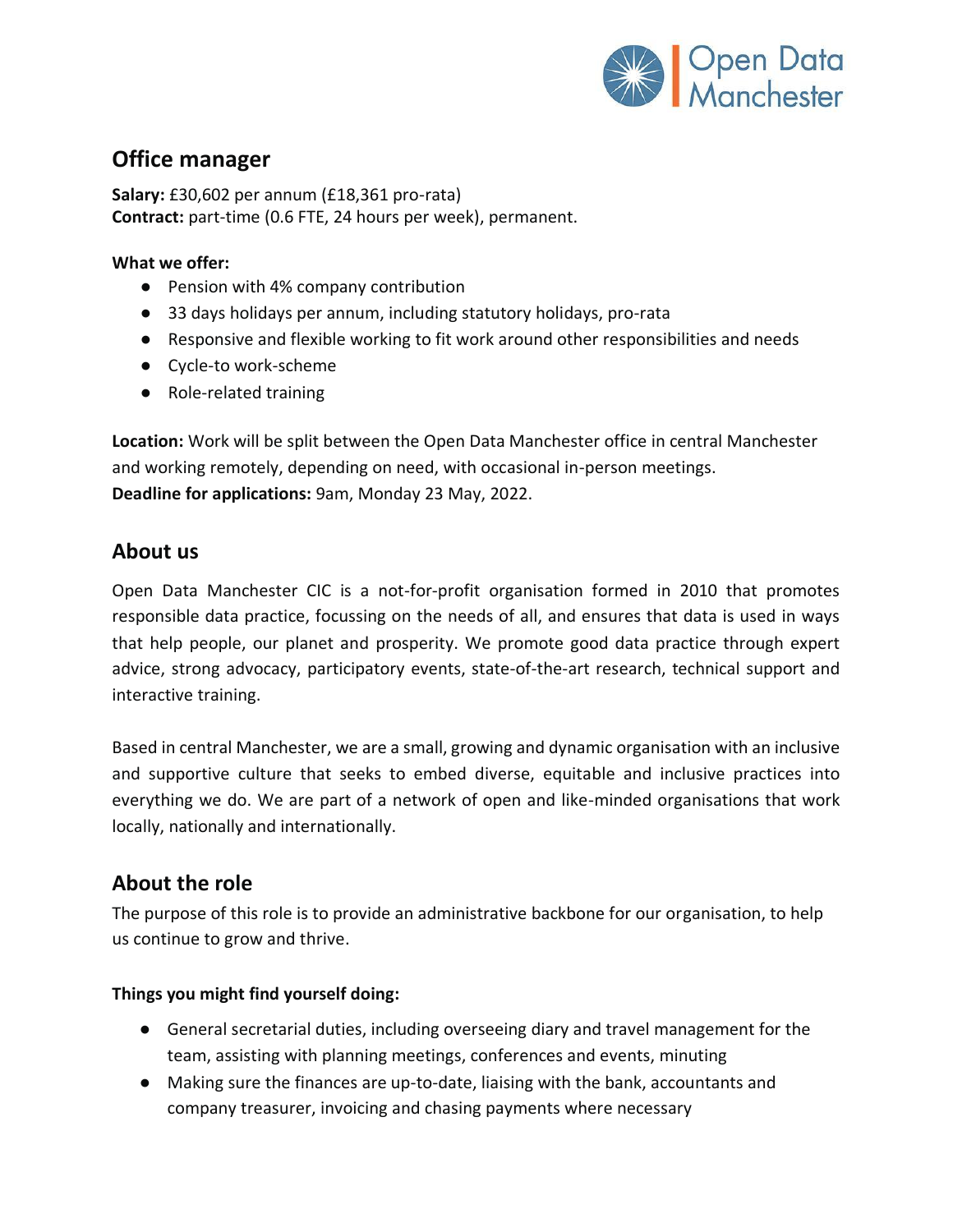- Developing and maintaining office policies and procedures, and making sure the team is adopting them appropriately
- Looking after company inventory, ordering supplies and equipment, and being the contact for suppliers
- Keeping company systems up-to-date and organising information so that it's useful
- Helping others to problem solve and finding solutions that improve our ways of working
- Contributing to wider team work and projects when needed

#### **We want to hear from you if you:**

- Are a great communicator who enjoys building strong relationships
- Know how to plan and prioritise your work
- Have good attention to detail
- Are confident using a range of software applications such as Microsoft Office and Excel
- Can research and learn new things (such as software or processes)
- Can demonstrate a proficiency with numbers
- Have some experience or understanding of financial record keeping (if you've used Quickbooks or Xero in the past that's a bonus!)
- Can identify and communicate when there is something you need help with
- Are willing to be flexible and adaptable with how you support our small team as we learn and grow

## **How to apply**

We've developed an application process with [Collaborative Future,](https://www.collaborativefuture.co.uk/) which will ask you to share the following with us:

1. Share an **example of a useful system or process you've helped a group of people to put in place or maintain**. What was the value of the system or process, what challenges did you face and how did you overcome them? (up to 350 words, or up to a three-minute audio recording)

*(e.g. maybe you've helped a team adopt a new tool or system to manage invoicing, improved a process for tracking team holidays, or implemented a shared calendar for a large family?)*

2. Share an **example of a team or group you've been involved in that worked well together** and what you think were the keys to that group functioning well. (up to 350 words, or up to a three-minute audio recording)